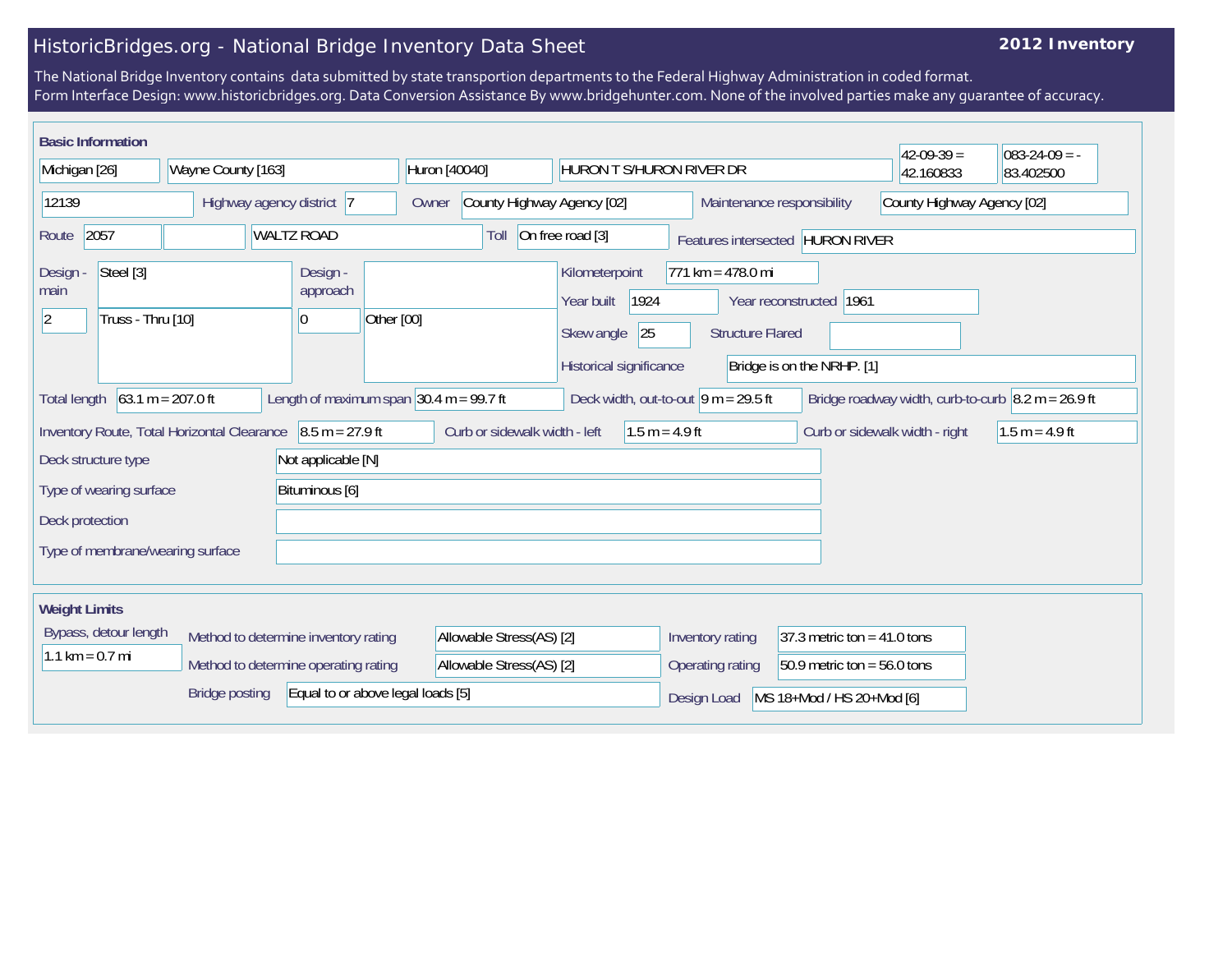| <b>Functional Details</b>                                                                                                             |                                                                                        |  |  |  |  |  |  |  |
|---------------------------------------------------------------------------------------------------------------------------------------|----------------------------------------------------------------------------------------|--|--|--|--|--|--|--|
| 7471<br>Average daily truck traffi 5<br>Average Daily Traffic                                                                         | 6368<br>2015<br>Year 1995<br>Future average daily traffic<br>%<br>Year                 |  |  |  |  |  |  |  |
| Road classification<br>Minor Arterial (Urban) [16]                                                                                    | Approach roadway width<br>Lanes on structure 2<br>$10.4 m = 34.1 ft$                   |  |  |  |  |  |  |  |
| Type of service on bridge Highway-pedestrian [5]<br>Bridge median<br>Direction of traffic 2 - way traffic [2]                         |                                                                                        |  |  |  |  |  |  |  |
| Parallel structure designation<br>No parallel structure exists. [N]                                                                   |                                                                                        |  |  |  |  |  |  |  |
| Waterway [5]<br>Type of service under bridge                                                                                          | Navigation control<br>Lanes under structure<br> 0                                      |  |  |  |  |  |  |  |
| Navigation vertical clearanc<br>$0 = N/A$                                                                                             | Navigation horizontal clearance $ 0 = N/A$                                             |  |  |  |  |  |  |  |
| Minimum navigation vertical clearance, vertical lift bridge                                                                           | 99.99 m = $328.1$ ft<br>Minimum vertical clearance over bridge roadway                 |  |  |  |  |  |  |  |
|                                                                                                                                       | Minimum lateral underclearance reference feature Feature not a highway or railroad [N] |  |  |  |  |  |  |  |
| Minimum lateral underclearance on right $99.9 =$ Unlimited<br>Minimum lateral underclearance on left $0 = N/A$                        |                                                                                        |  |  |  |  |  |  |  |
| Minimum vertical underclearance reference feature Feature not a highway or railroad [N]<br>Minimum Vertical Underclearance $ 0 = N/A$ |                                                                                        |  |  |  |  |  |  |  |
| Appraisal ratings - underclearances N/A [N]                                                                                           |                                                                                        |  |  |  |  |  |  |  |
|                                                                                                                                       |                                                                                        |  |  |  |  |  |  |  |
| <b>Repair and Replacement Plans</b>                                                                                                   |                                                                                        |  |  |  |  |  |  |  |
| Type of work to be performed                                                                                                          | Work done by                                                                           |  |  |  |  |  |  |  |
|                                                                                                                                       | Bridge improvement cost<br>Roadway improvement cost                                    |  |  |  |  |  |  |  |
|                                                                                                                                       | Length of structure improvement<br>Total project cost                                  |  |  |  |  |  |  |  |
|                                                                                                                                       | Year of improvement cost estimate                                                      |  |  |  |  |  |  |  |
|                                                                                                                                       | Border bridge - state<br>Border bridge - percent responsibility of other state         |  |  |  |  |  |  |  |
|                                                                                                                                       | Border bridge - structure number                                                       |  |  |  |  |  |  |  |